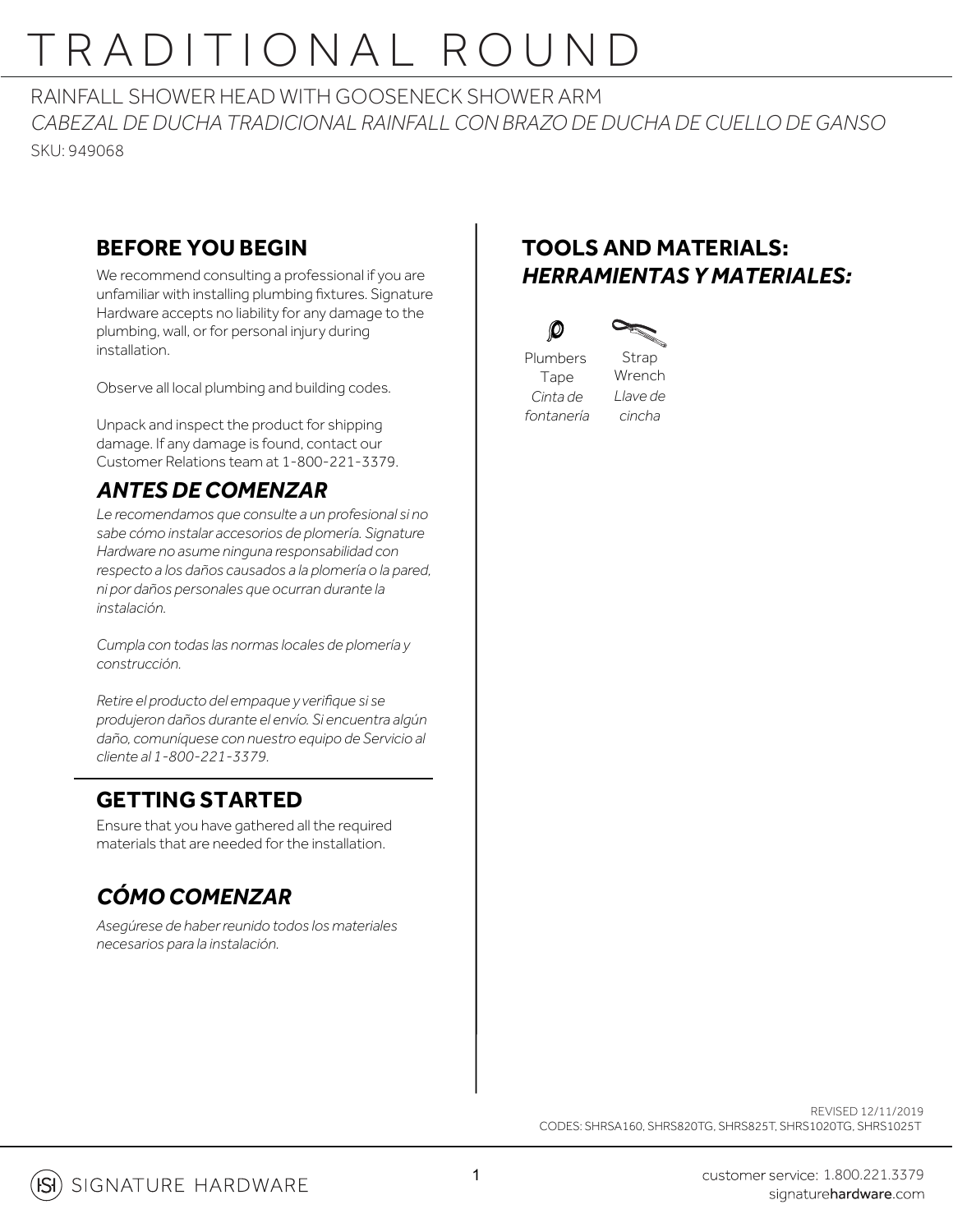# TRADITIONAL ROUND

RAINFALL SHOWER HEAD WITH GOOSENECK SHOWER ARM *CABEZAL DE DUCHA TRADICIONAL RAINFALL CON BRAZO DE DUCHA DE CUELLO DE GANSO* SKU: 949068

#### **INSTALLATION** *INSTALACIÓN*

1. Apply plumbers tape to the threads of the shower arm.

*1. Aplique cinta para plomero en las roscas del brazo para ducha.*



- 2. Install the shower arm using a strap wrench.
- *2. Instale el brazo para ducha usando una llave de cincha.*



- 3. Install the escutcheon.
- *3. Instale el chapetón.*



- 4. Run water to flush out any debris.
- *4. Haga correr agua para eliminar los residuos.*